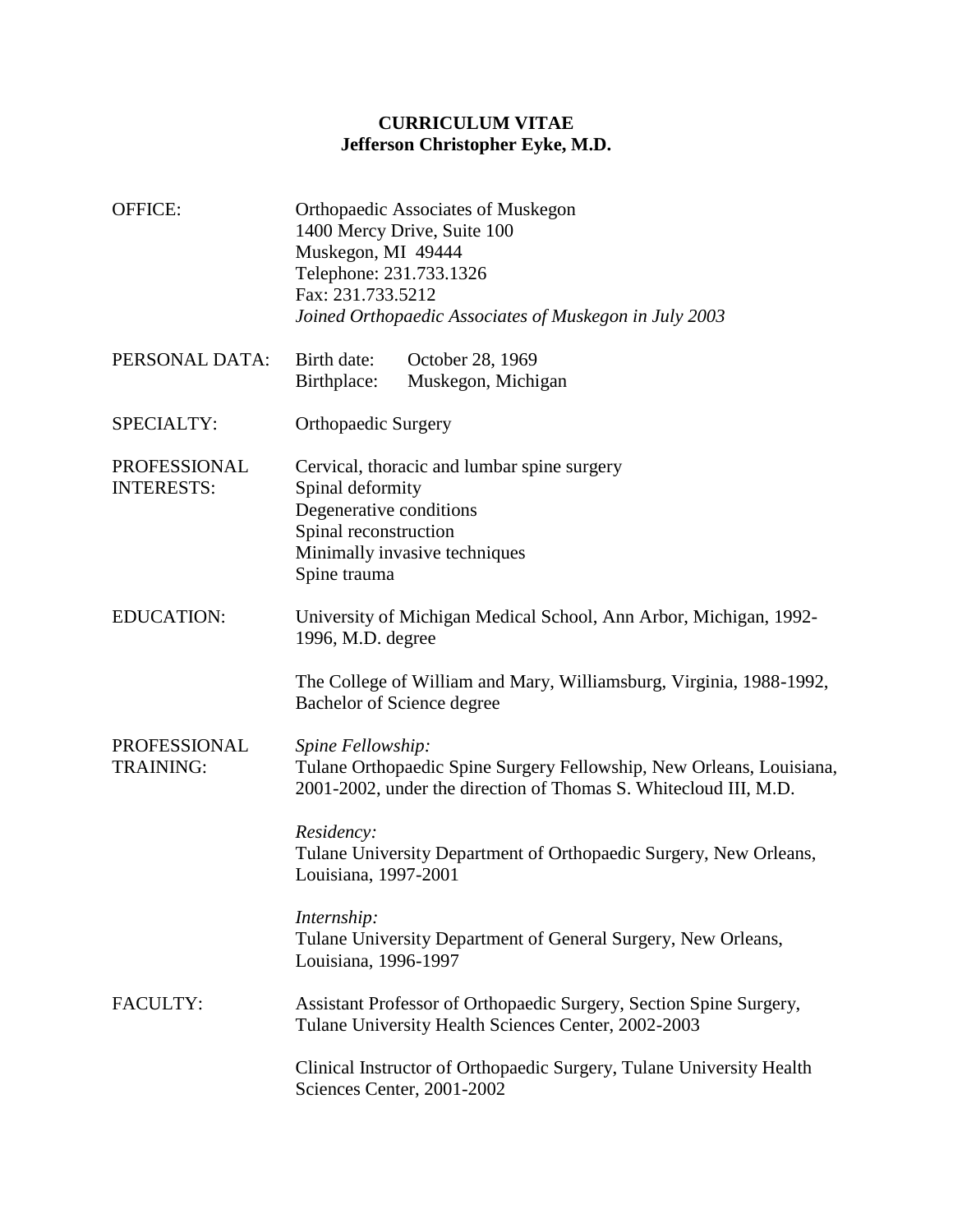| LICENSURE:                                  | State of Michigan Board of Medicine Physician License                                                                                                                                                                                                                                                                                                                                                                                     |
|---------------------------------------------|-------------------------------------------------------------------------------------------------------------------------------------------------------------------------------------------------------------------------------------------------------------------------------------------------------------------------------------------------------------------------------------------------------------------------------------------|
| <b>BOARD</b><br><b>CERTIFICATION:</b>       | Board-certified Orthopaedic Surgeon, American Board of Orthopaedic<br>Surgery, August 2004                                                                                                                                                                                                                                                                                                                                                |
| <b>HONORS:</b>                              | Residency:<br>2001 Leonard Marmor Surgical Arthritis Foundation Award-<br>Outstanding Orthopaedic Surgery Resident, Chief Resident 2000-2001                                                                                                                                                                                                                                                                                              |
|                                             | <b>Medical School:</b><br>Clinical – Orthopaedic Surgery, General Surgery, Surgery Subinternship<br>Basic Science - Musculoskeletal Sequence, Infectious Diseases,<br>Dermatology, Endocrinology, Gastroenterology                                                                                                                                                                                                                        |
|                                             | Undergraduate:<br><b>Cum Laude Graduate</b><br>Alpha Lamda Delta National Honor Society<br>Dean's List $-5$ semesters                                                                                                                                                                                                                                                                                                                     |
| <b>PROFESSIONAL</b><br><b>ASSOCIATIONS:</b> | American Academy of Orthopaedic Surgeons<br>Mid-American Orthopaedic Association<br>North American Spine Society<br><b>American Medical Association</b><br>Michigan State Medical Society<br><b>Muskegon County Medical Society</b><br>Louisiana State Medical Society<br>Louisiana Orthopaedic Association<br>American Medical Athletic Association<br><b>Tulane Caldwell Society</b><br><b>International Spine Intervention Society</b> |
| <b>COURSE</b><br><b>FACULTY:</b>            | Making Sense of Spine Surgery, New Orleans, Louisiana, September 5,<br>2008                                                                                                                                                                                                                                                                                                                                                               |
|                                             | Incoming Fellows Boot Camp, Las Vegas, Nevada, May 15-16, 2008                                                                                                                                                                                                                                                                                                                                                                            |
|                                             | Incoming Fellows Boot Camp, Las Vegas, Nevada, June 14-15, 2007                                                                                                                                                                                                                                                                                                                                                                           |
|                                             | Nurses Spine Symposium, Muskegon, Michigan, April 21, 2007                                                                                                                                                                                                                                                                                                                                                                                |
|                                             | Interbody Solutions, Dallas, Texas, October 2006                                                                                                                                                                                                                                                                                                                                                                                          |
|                                             | AORN Perioperative Nurses' Spine Course, New Orleans, Louisiana,<br><b>July 2002</b>                                                                                                                                                                                                                                                                                                                                                      |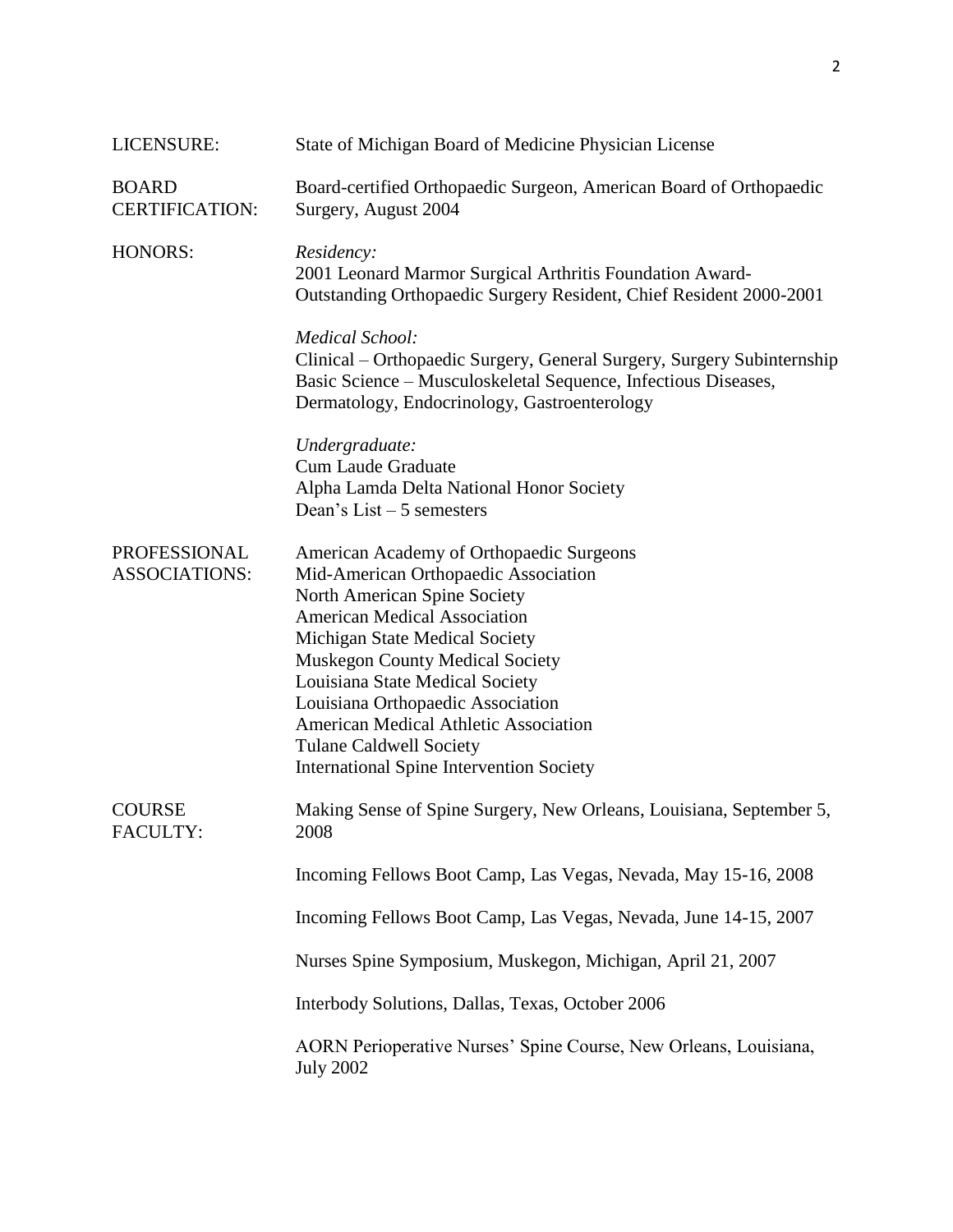PUBLICATIONS: Eyke, JC, Ricciardi JE, Roesch W, Whitecloud TS: Computer-Assisted Virtual Fluoroscopy. University of Pennsylvania Orthopaedic Journal (15) 53-60, Spring 2002 Eyke JC, Ricciardi JE, Roesch W, Whitecloud TS: Pedicle Screw Insertion via Computer-Assisted Virtual Fluoroscopy. (Submitted for publication) Pinto J, Roesch W, Eyke JC, Whitecloud TS: Minimally Invasive Insertion of Pedicle Screws Utilizing Computer-Assisted Virtual Fluoroscopy. (Submitted for publication) Warner MA, Eyke JC, Roesch W, Whitecloud TS: Iatrogenic Spondylolisthesis, Compression Fracture, and Cauda Equina Syndrome. (Submitted for publication) PRESENTATIONS: Acute Low Back Pain & Back Surgery: It is Not for Everyone-Evaluation and Indication for the Surgical Treatment of the Back, WMOA Spring Back Pain Conference, Muskegon Holiday Inn, Muskegon, MI, May 21, 2014 Spondylolisthesis, Making Sense of Spine Surgery, New Orleans, LA, September 5, 2008 Evaluating the Spine Patient, Incoming Fellows Boot Camp, Las Vegas, NV, May 15-16, 2008 Interbody Fusion, Stryker Spine Sales Training, Allendale, New Jersey, April 2008 Spinal Disorders, Partners in Health Committee Free Community Health Forum, Mercy General Health Partners, October 16, 2007 How to Be Academic in Private Practice, Incoming Fellows Boot Camp, Las Vegas, NV, June 14-15, 2007 Thoracolumbar Disorders, Mercy General Health Partners Spine Symposium, April 21, 2007 Degenerative Spinal Pathologies, Stryker Spine Sales School, Allendale, New Jersey, March 2007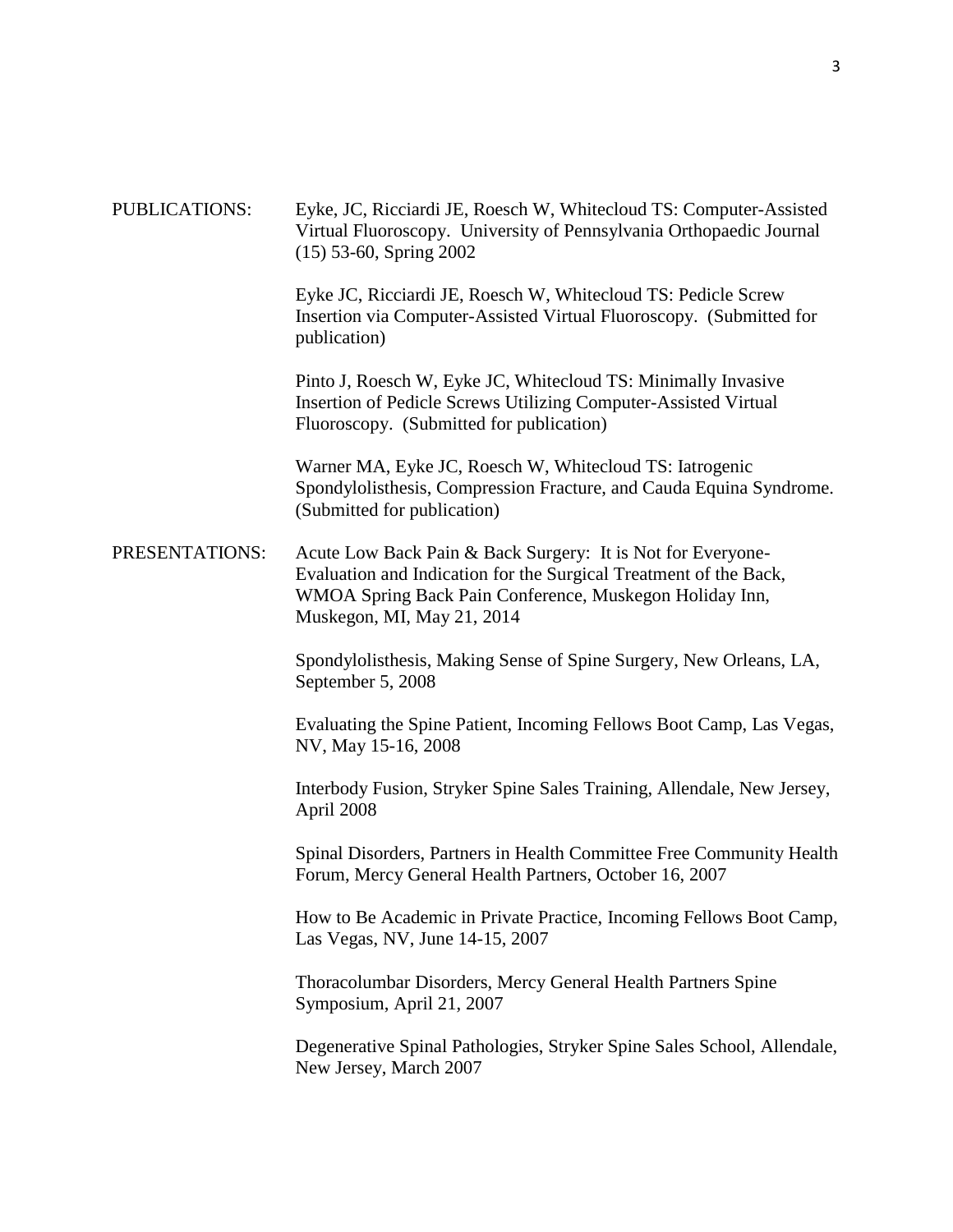Failed Spine Surgery, Orthopaedic Society, Vina del Mar, Chile, November 2006

Adult Deformity—Fuse to L5 or S1? Orthopaedic Society, Vina del Mar, Chile, November 2006

Failed Spine Surgery, Chilean Neurosurgery Society, Santiago, Chile, November 2006

Metastatic Disease of the Spine, Chilean Neurosurgery Society, Santiago, Chile, November 2006

Adult Deformity—Fuse to L5 or S1? Chilean Neurosurgery Society, Santiago, Chile, November 2006

Back Pain and Disc Degeneration, Mercy General Health Partners, June 2006

Recombinant Human Bone Morphogenic Proteins in Spinal Fusion. J. Christopher Eyke, M.D., AORN Perioperative Nurses' Spine Course, New Orleans, Louisiana, July 2002

Computer-Assisted Virtual Fluoroscopy. J. Christopher Eyke, M.D., AORN Perioperative Nurses' Spine Course, Gulfport, Mississippi, September 2002

Pedicle Screw Insertion via Computer-Assisted Virtual Fluoroscopy. J. Christopher Eyke, M.D., Warren Roesch, RNFA, James E. Ricciardi, M.D., Thomas S. Whitecloud III, M.D., Mid-America Orthopaedic Association Annual Meeting, Tucson, Arizona, April 2002

Pedicle Screw Insertion via Computer-Assisted Virtual Fluoroscopy. J. Christopher Eyke, M.D., Warren Roesche, RNFA, James E. Ricciardi, M.D., Thomas S. Whitecloud III, M.D., International Meeting on Advanced Spine Techniques, Paradise Island, Bahamas, July 2001

POSTER PRESENTATIONS: Pedicle Screw Insertion via Computer-Assisted Virtual Fluoroscopy. J. Christopher Eyke, M.D., Warren Roesch, RNFA, James E. Ricciardi, M.D., Thomas S. Whitecloud III, M.D., International Society for the Study of the Lumbar Spine Annual Meeting, Edinburgh, Scotland, June 2001 (Special Emphasis Poster)

> Pedicle Screw Insertion via Computer-Assisted Virtual Fluoroscopy. J. Christopher Eyke, M.D., Warren Roesch, RNFA, James E. Ricciardi, M.D., Thomas S. Whitecloud III, M.D., International Meeting on